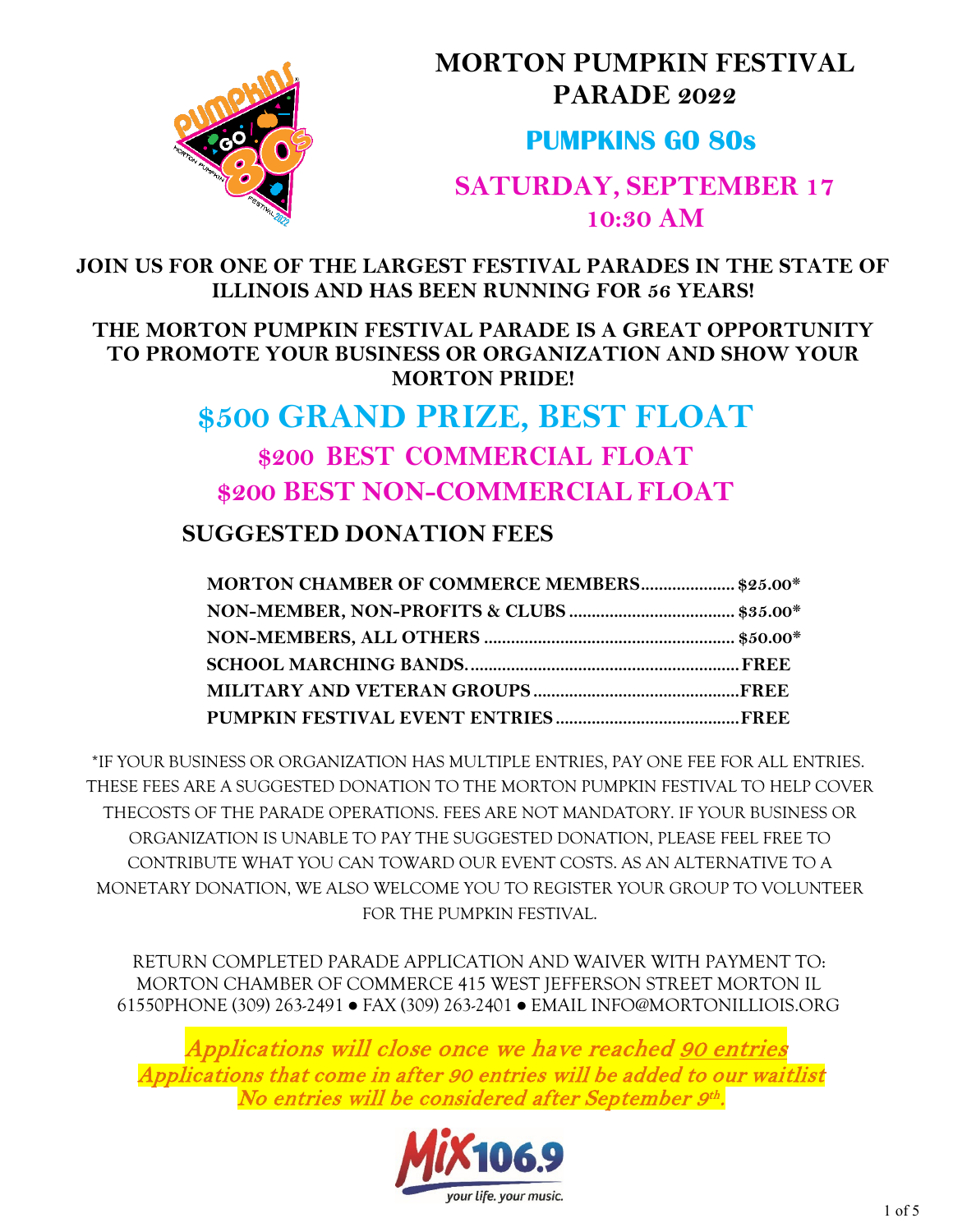

### *Please Print or Type*

|                             | Parade Unit On-Site Contact:<br>(see rules - if same as main contact, please indicate)                                    | <b>Cell Phone:</b>                                                                                   |
|-----------------------------|---------------------------------------------------------------------------------------------------------------------------|------------------------------------------------------------------------------------------------------|
|                             |                                                                                                                           |                                                                                                      |
| Type of Unit:<br>Circle one | Commercial Float (eligible for judging)<br>Non-Commercial Float (eligible for judging)<br>required) Marchers/Walkers Only | Antique/Custom Vehicle<br>Horses (Clean-up crew<br>Dogs                                              |
|                             | Total length of entry needed for parade line-up staging                                                                   |                                                                                                      |
|                             | (please specify total feet, number and types of vehicles):                                                                |                                                                                                      |
|                             |                                                                                                                           |                                                                                                      |
|                             |                                                                                                                           |                                                                                                      |
|                             | Are there walkers with your vehicle/float entry?<br>Yes                                                                   | No / If Yes, approximate number _______________                                                      |
|                             | Do you wish to have your float judged for competition?<br>Yes                                                             | No                                                                                                   |
|                             | Music is Encouraged! Does your entry have music? Yes<br>No                                                                |                                                                                                      |
|                             |                                                                                                                           |                                                                                                      |
|                             | Commentary for your entry (this will be read during the parade): ___________________________________                      |                                                                                                      |
|                             |                                                                                                                           |                                                                                                      |
|                             |                                                                                                                           |                                                                                                      |
|                             |                                                                                                                           |                                                                                                      |
|                             |                                                                                                                           |                                                                                                      |
|                             |                                                                                                                           |                                                                                                      |
|                             |                                                                                                                           | Entry Fee (suggested donation): Chamber Members \$25, Non-Members Non-Profits \$35, Non-Members \$50 |
|                             | Check/Money Order (made payable to the Morton Chamber of Commerce)                                                        |                                                                                                      |
|                             |                                                                                                                           |                                                                                                      |
|                             |                                                                                                                           |                                                                                                      |
|                             |                                                                                                                           | Signature: <u>New York: Commerce to make a payment over the phone 309-263-2491</u>                   |
|                             | Line Up will be released by 5pm on Friday, September 16<br>No units will be considered after September 9th.               |                                                                                                      |
|                             |                                                                                                                           |                                                                                                      |
|                             |                                                                                                                           | 2 of $\cdot$                                                                                         |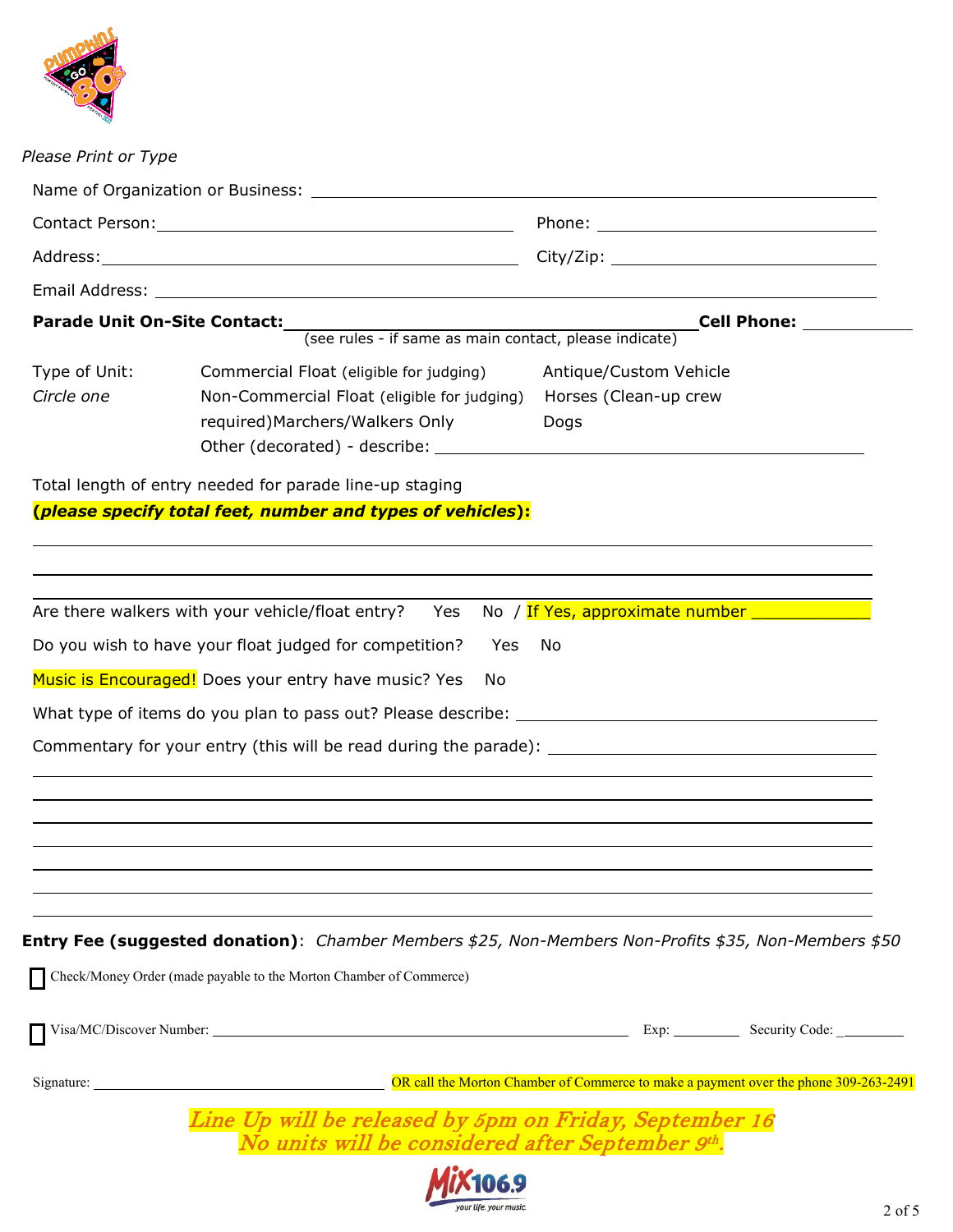# Parade Rules and Regulations

#### **Parade entries must be decorated** to the 2022 Festival theme -- "Pumpkins Go 80s"

**No weapons or items resembling a weapon.** If you are in doubt about whether something is a weapon or resembles a weapon, please do not bring it to the parade. If you bring such items, you will be kindly asked to put the items away during the parade.

**Float entries must be** on a hayrack or flatbed trailer. Maximum height of floats is 13 feet, 9 inches in order to clear electrical lines.

**All walkers must be 8 years old or older.** Younger children can safely ride on floats or be pushed/pulled in strollers or wagons accompanied by an adult. **For safety, please make sure walkers stay a safe distance from vehicles and floats at all times.**

**Entries must keep their unit moving** along the parade route and must keep a distance of no more than 30 feet between their unit and the entry in front of them.

#### **No literature may be distributed.**

#### **No confetti or streamers may be thrown.**

#### **Candy or toys may be distributed as follows:**

- No candy or toys can be thrown from a float, car, truck, or tractor.
- Candy or toys may be thrown into the crowd by people walking alongside an entry.
- Walkers must be a minimum of 5' away from an entry when throwing candy or toys.
- Entries should not stop along the route for candy/toy throwers to refill their containers.

**Antique and custom vehicles** may enter individually or as part of a group with a limit of 5 vehicles for any one group. Antique tractors pulling a float will be counted as part of the float entry.

#### **Marching/Walking units** are limited to:

- Morton Boy Scout or Girl Scout Club
- Marching Band
- Flag or Rifle Corp
- Military/Veteran's organization
- Politicians, as noted by rules regarding political entries
- Mascots and kid-friendly characters

**Semi units are not** permitted in the parade.

**Animal units are required** to have their own cleanup system and/or crew.

**Commercial Vehicles may enter** the parade if they are:

- Pulling a float decorated to festival theme.
- Being used by a non-profit Morton organization and are decorated to festival theme.
- Being used by approved dignitary.

**Area politicians** may enter as a separate unit or may ride on the float/entry for their party. This includes State Senators, State Representatives, Judges, Regional/County offices, and local offices.

**No inflammatory, negative, or profane language, messaging or music** 

**No scary** costumes or haunted house related entries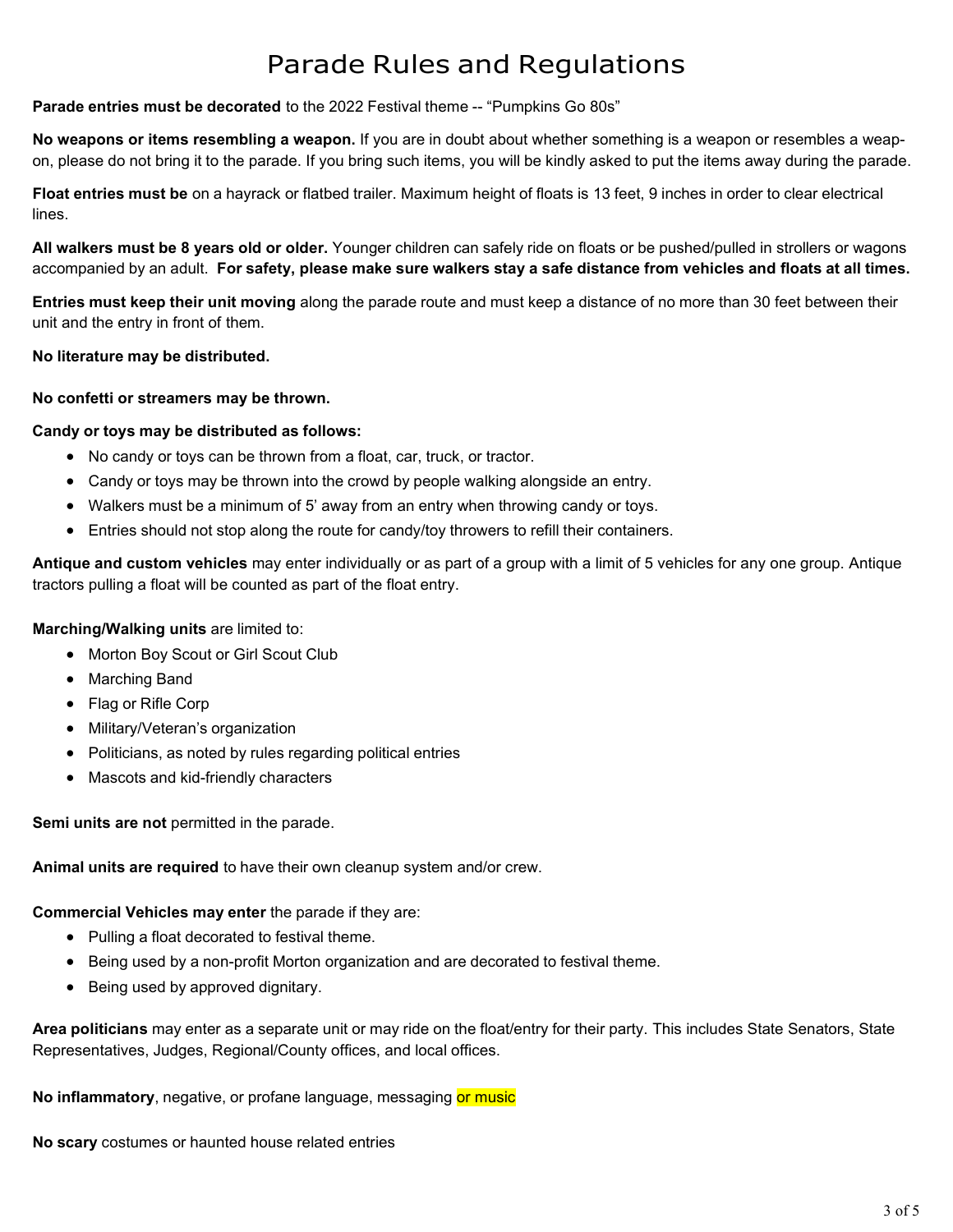**No flips**, back-hand-springs, or acrobatics of any kind

**No provocative** clothing, displays, signage, or music

**Do not leave** any personal items in Lincoln School's bathrooms at the beginning of the Parade route. The schools will be locked up as soon as the parade finishes stepping off.

Parade officials reserve the right to restrict, limit, or reject (at any time including during the parade) any entry that in **the sole determination of parade officials is inflammatory, controversial, and/or upsetting, or does not abide by the rules and regulations.**

Parade officials will welcome and visit with parade entries and their Parade Unit On-Site Contacts during the staging of **the parade in order to promote compliance with these rules and regulations. We please ask for your cooperation in making the parade enjoyable for all concerned.**